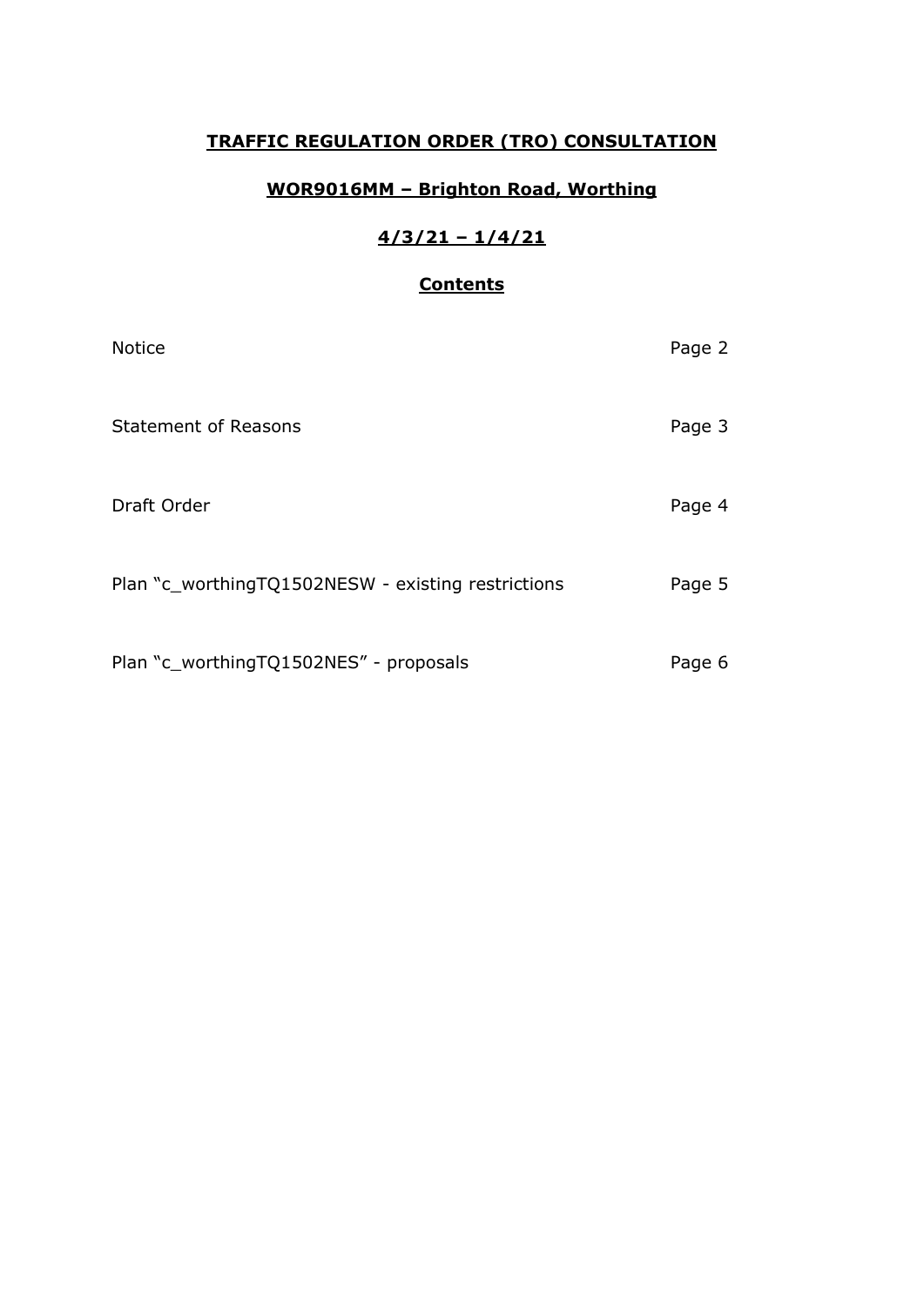### **WEST SUSSEX COUNTY COUNCIL ((WORTHING) (PARKING PLACES & TRAFFIC REGULATION) (CONSOLIDATION) ORDER 2007)**

#### **BRIGHTON ROAD AMENDMENT) ORDER 2021**

NOTICE is hereby given that West Sussex County Council proposes to make a permanent Traffic regulation Order under the provisions of the Road Traffic Regulation Act 1984, the effect of which will be to introduce a loading bay for goods vehicles only at any time on the south side of Brighton Road in Worthing outside the new Bayside Apartments development.

Full details of the proposals in this notice can be viewed on the Traffic Regulation Order page of the West Sussex County Council [website.](https://www.westsussex.gov.uk/roads-and-travel/traffic-regulation-orders/) The website includes a response form for any comments or objections.

Due to current social distancing requirements, paper copies of documents will not be available to view in council offices or libraries. People without access to a computer who wish to view details of the scheme should telephone the West Sussex County Council Contact Centre on 01243 642105 to receive the documents by post.

Any comments or objections about the proposal must be received before 1 April 2021. These may be submitted via the response form on the website mentioned above, by email to [tro.team@westsussex.gov.uk](mailto:tro.team@westsussex.gov.uk) or in writing to TRO Team, West Sussex County Council, The Grange, Tower Street, Chichester, PO19 1RH. For legal reasons, only correspondence including a full name and address will be considered. Please quote reference WOR9016-MM in all correspondence.

Dated this 4th day of March 2021. Director of Law & Assurance, County Hall, Chichester.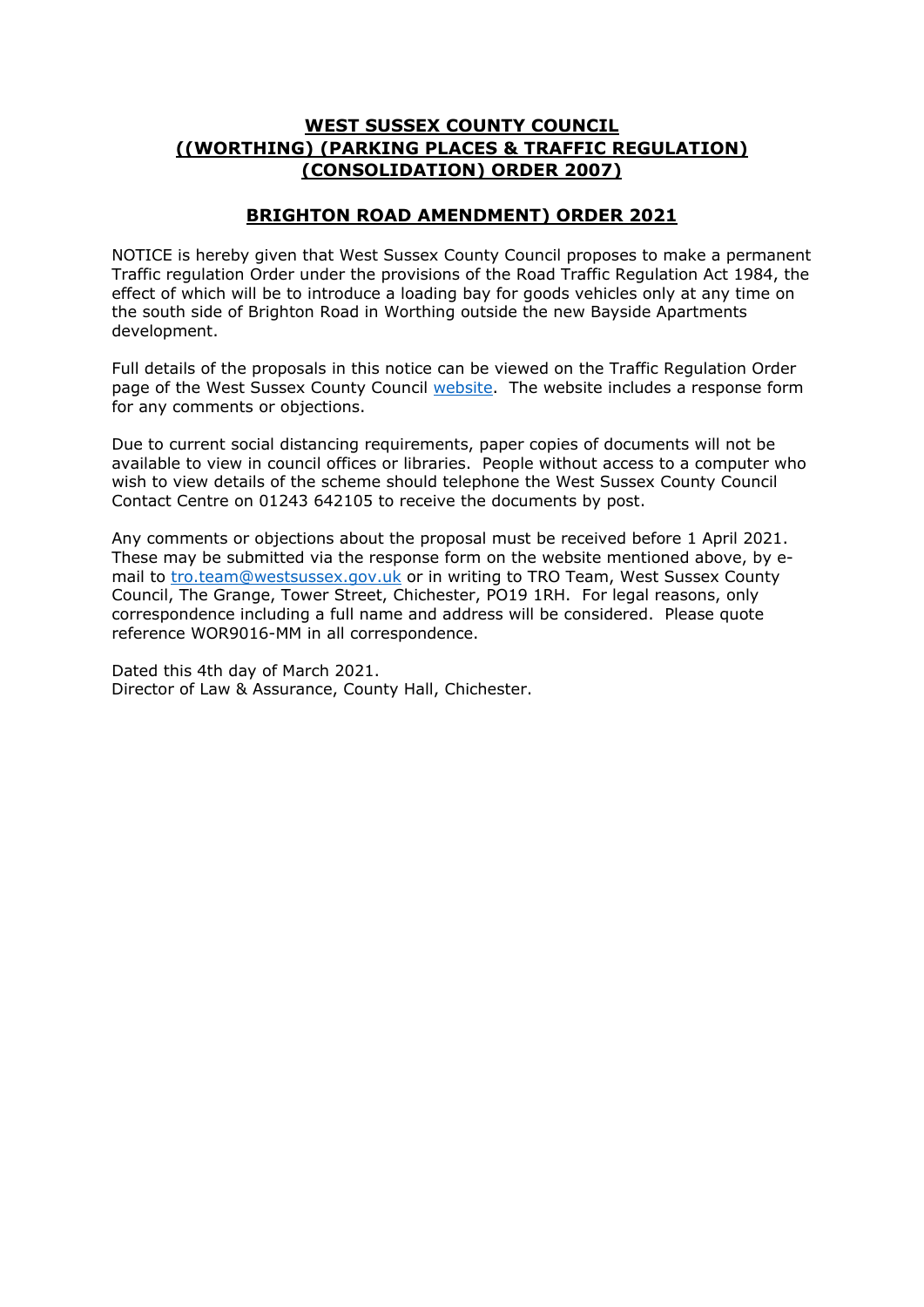## **WEST SUSSEX COUNTY COUNCIL ((WORTHING) (PARKING PLACES & TRAFFIC REGULATION) (CONSOLIDATION) ORDER 2007) (BRIGHTON ROAD AMENDMENT) ORDER 2021**

#### **STATEMENT OF REASONS FOR PROPOSING TO MAKE THE ORDER**

West Sussex County Council proposes to make a permanent Traffic Regulation Order that will introduce a loading bay for goods vehicles only at any time on the south side of Brighton Road in Worthing outside the new Bayside Apartments development.

The new Bayside Apartments development, on the side of the former Aquarena in Worthing, includes new retail units on Brighton Road which will need to receive deliveries from commercial vehicles. The proposed new loading bay will be provided in a layby to prevent delivery vehicles obstructing sight lines at a nearby pedestrian crossing. This will provide a safe arrangement where deliveries can take place without compromising safety at the crossing. There are presently double yellow lines on the affected length of road, so this proposal does not remove any current parking.

The new order is therefore proposed to avoid danger to persons or other traffic using the affected lengths of road.

The attached drawing, numbered TQ1502NES shows the length of road affected by the proposed order.

Director of Law & Assurance 12 February 2021 WOR9016-MM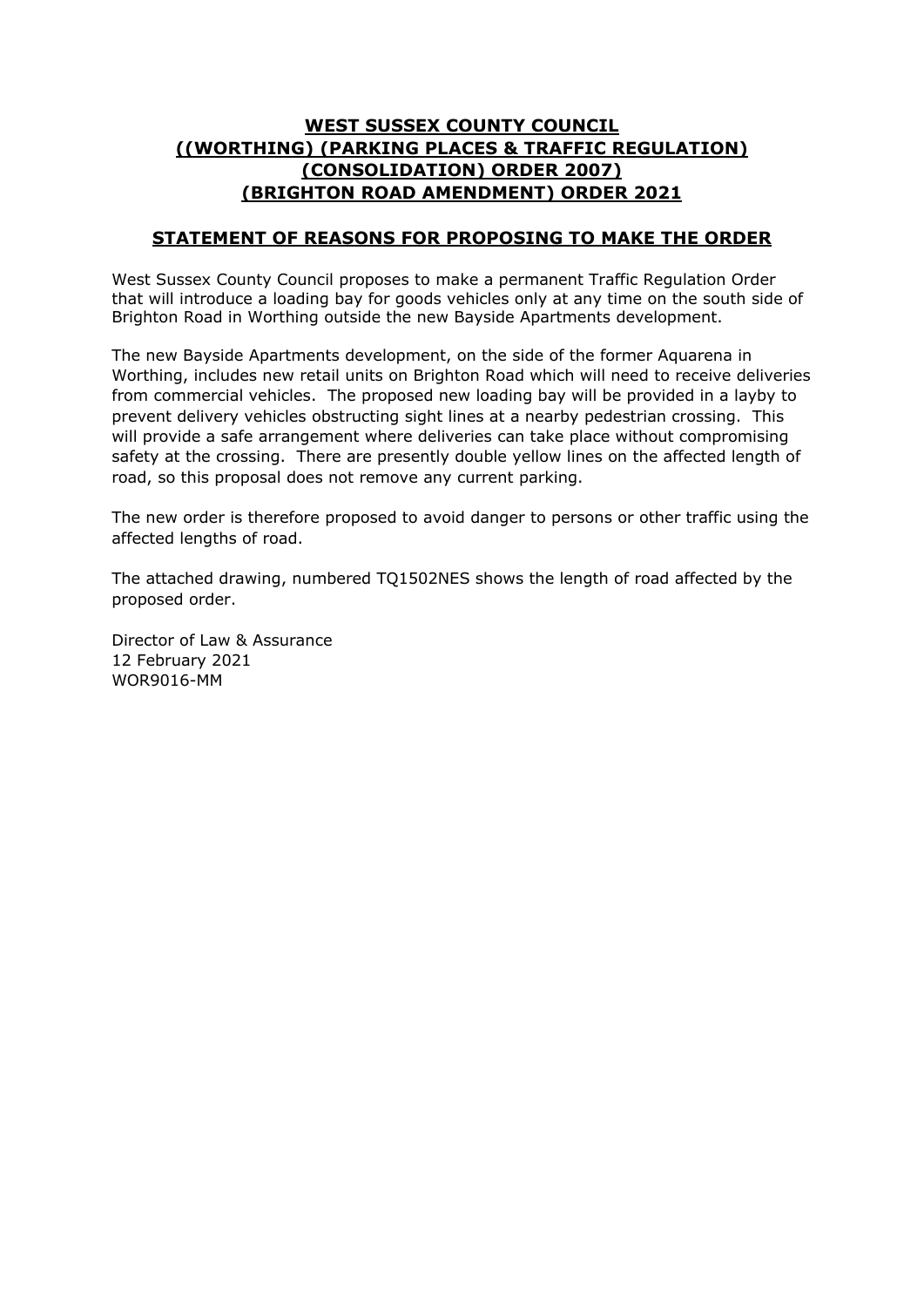### **WEST SUSSEX COUNTY COUNCIL ((WORTHING) (PARKING PLACES & TRAFFIC REGULATION) (CONSOLIDATION) ORDER 2007)**

## **(BRIGHTON ROAD AMENDMENT) ORDER 2021**

West Sussex County Council in exercise of their powers under Sections 1 (a) 2 (1) and (2), 4 (2), 45. 46. 49 and 53 and Part IV of Schedule 9 of the Road Traffic Regulation Act 1984 ("the Act") as amended and of all other enabling powers and after consultation with the Chief Officer of Police in accordance with Part III of Schedule 9 to the Act hereby make the following Order:-

- 1. The Order shall come into operation on the \*\*\*\*\* day of \*\*\*\*\* 2021 and may be cited as "West Sussex County Council) ((Worthing) (Parking Places & Traffic Regulation) (Consolidation) Order 2007) (Brighton Road Amendment) Order 2021".
- 2. The "West Sussex County Council ((Worthing) (Parking Places & Traffic Regulation) (Consolidation) Order 2007" is hereby amended by the replacement of the plan specified in the First Schedule to this Order, with the plan specified in the Second Schedule, attached hereto.

#### **FIRST SCHEDULE Plan to be Replaced**

TQ1502NES (Issue Number 6)

#### **SECOND SCHEDULE Replacement Plan**

TQ1502NES (Issue Number 7)

) ) ) ) ) ) ) ) ) )

| THE Common Seal of THE<br>WEST SUSSEX COUNTY COUNCIL<br>Was hereto affixed the |      |  |
|--------------------------------------------------------------------------------|------|--|
| day of                                                                         | 2021 |  |
|                                                                                |      |  |
| Authoricad Cianatory                                                           |      |  |

Authorised Signatory WOR9016-MM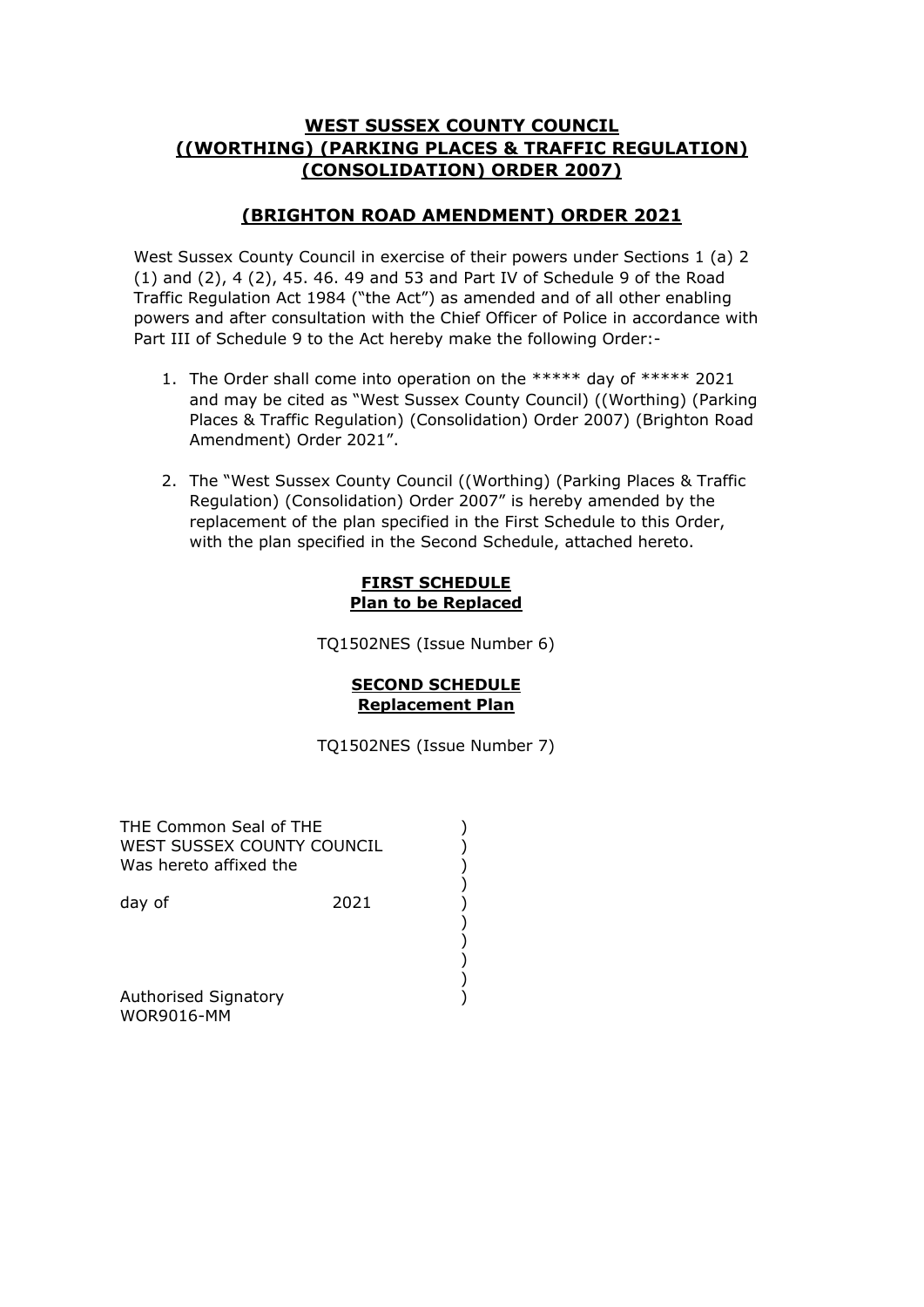